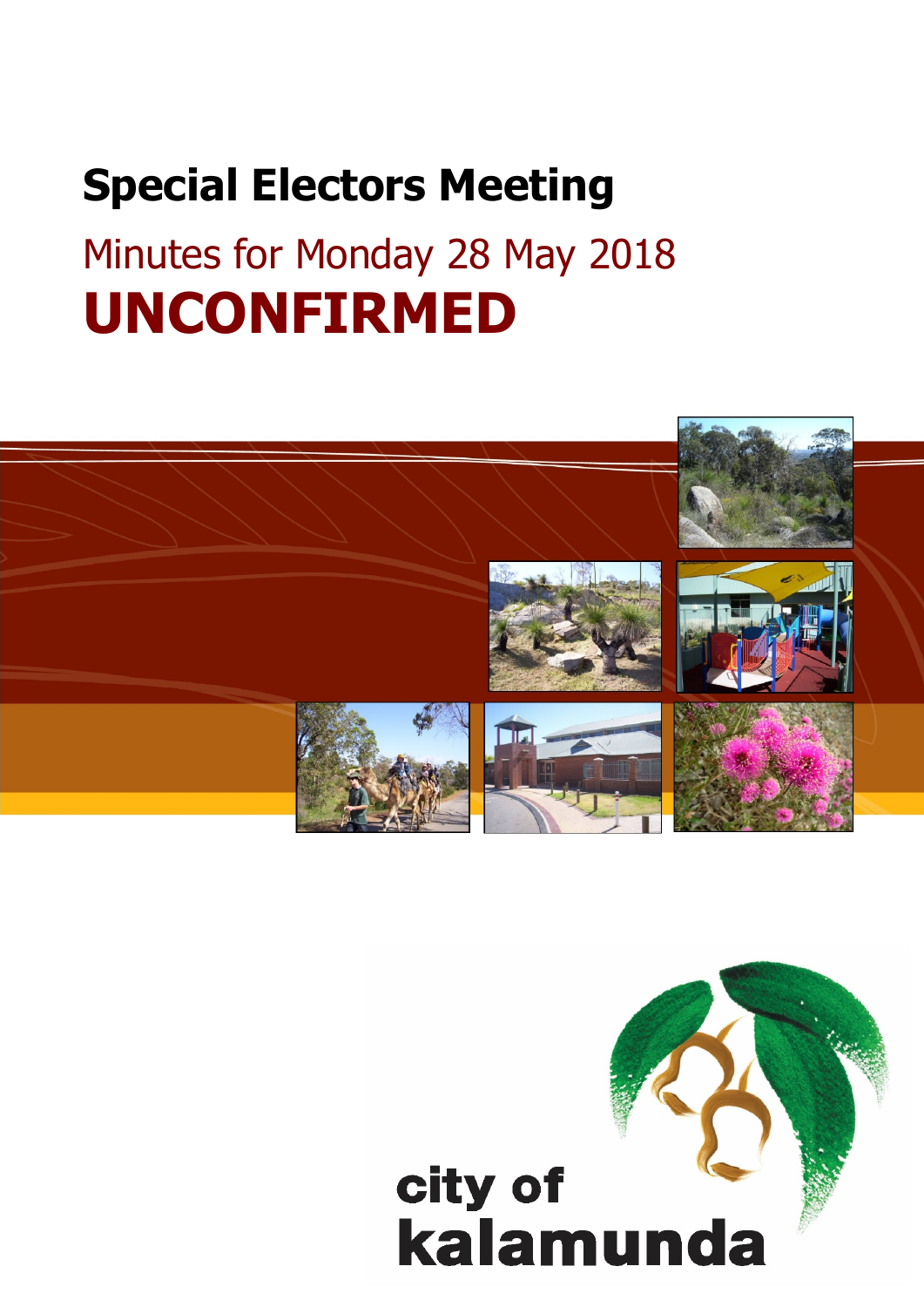## **INDEX**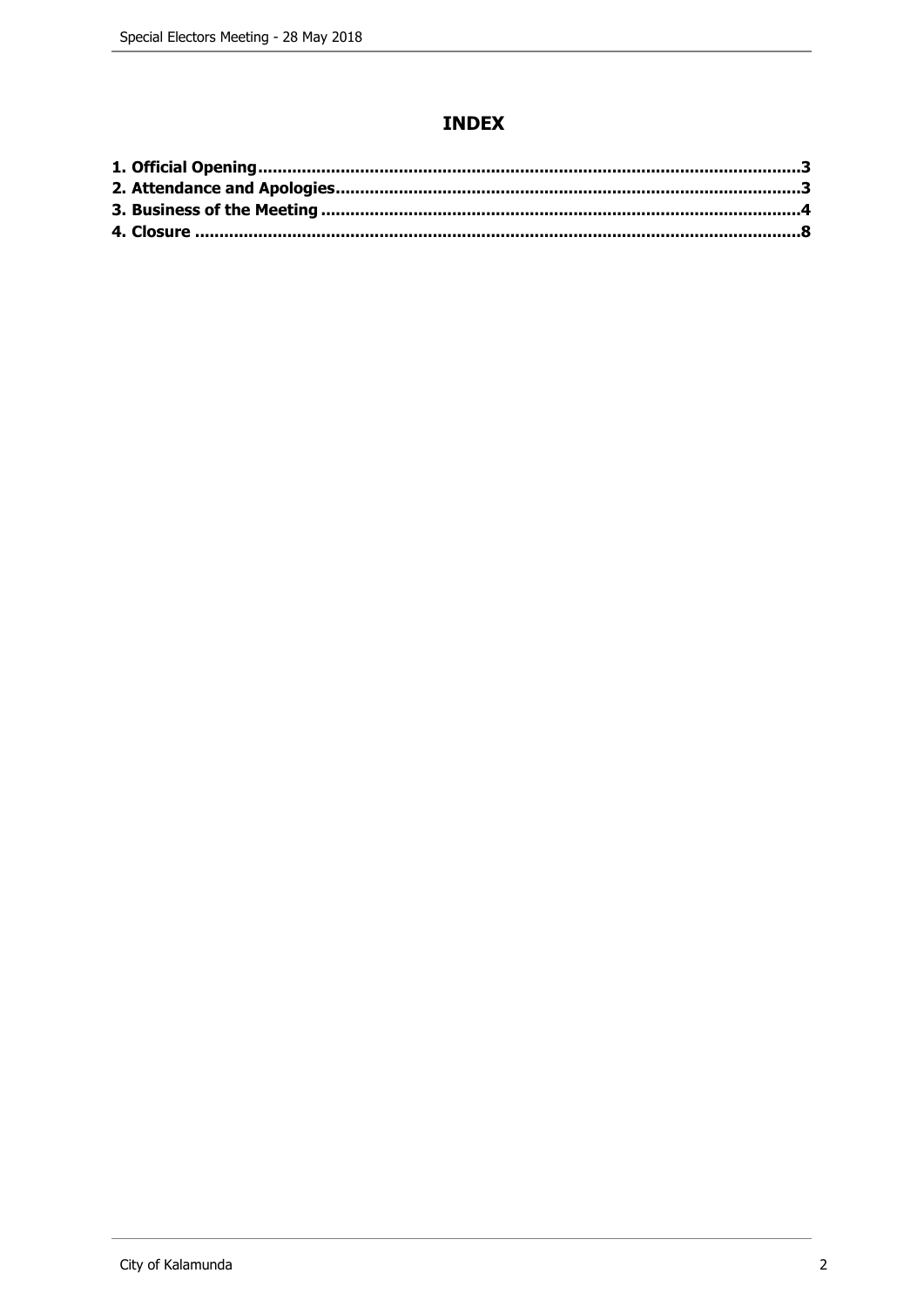### <span id="page-2-0"></span>**1. Official Opening**

The Presiding Member opened the meeting at 7.01pm and welcomed Councillors, Staff and Electors of the City. Having previously declared an interest in the subject matter of the meeting Mayor John Giardina then handed over to Deputy Mayor Cr Dylan O'Connor to preside.

The Chief Executive Officer read out the Disclosure of Impartiality Interest for Cr Giardina as his family resides in the vicinity. Cr Giardina left the meeting at 7.03pm and did not return.

#### <span id="page-2-1"></span>**2. Attendance and Apologies**

#### **Councillors**

**South East Ward** 

John Giardina (Mayor) *(left meeting at 7.03pm and did not return)* Michael Fernie Geoff Stallard **South West Ward** Allan Morton

## **North West Ward**

Sara Lohmeyer Dylan O'Connor (Presiding Member)

#### **North Ward**

Cameron Blair Tracy Destree Margaret Thomas

#### **Members of Staff**

**Chief Executive Officer** Rhonda Hardy

#### **Executive Team**

Gary Ticehurst - Director Corporate & Community Services Dennis Blair - Director Asset Services Peter Varelis - Director Development Services Simon Di Rosso - General Counsel & Executive Advisor **Management Team**

Rob Korenhof - Manager Asset Delivery Services Nicole O'Neill - Manager Customer & Public Relations **Administration Support**

Kristy Lisle - Executive Research Officer Governance & Legal Donna McPherson - Executive Research Officer to Chief Executive Officer

Adam Parker - Service Desk Analyst

**Electors** 33 **Members of the Public** 3 **Members of the Press** Nil

**Apologies South West Ward** Lesley Boyd Brooke O'Donnell **North West Ward** David Almond

**Leave of Absence Previously Approved** Nil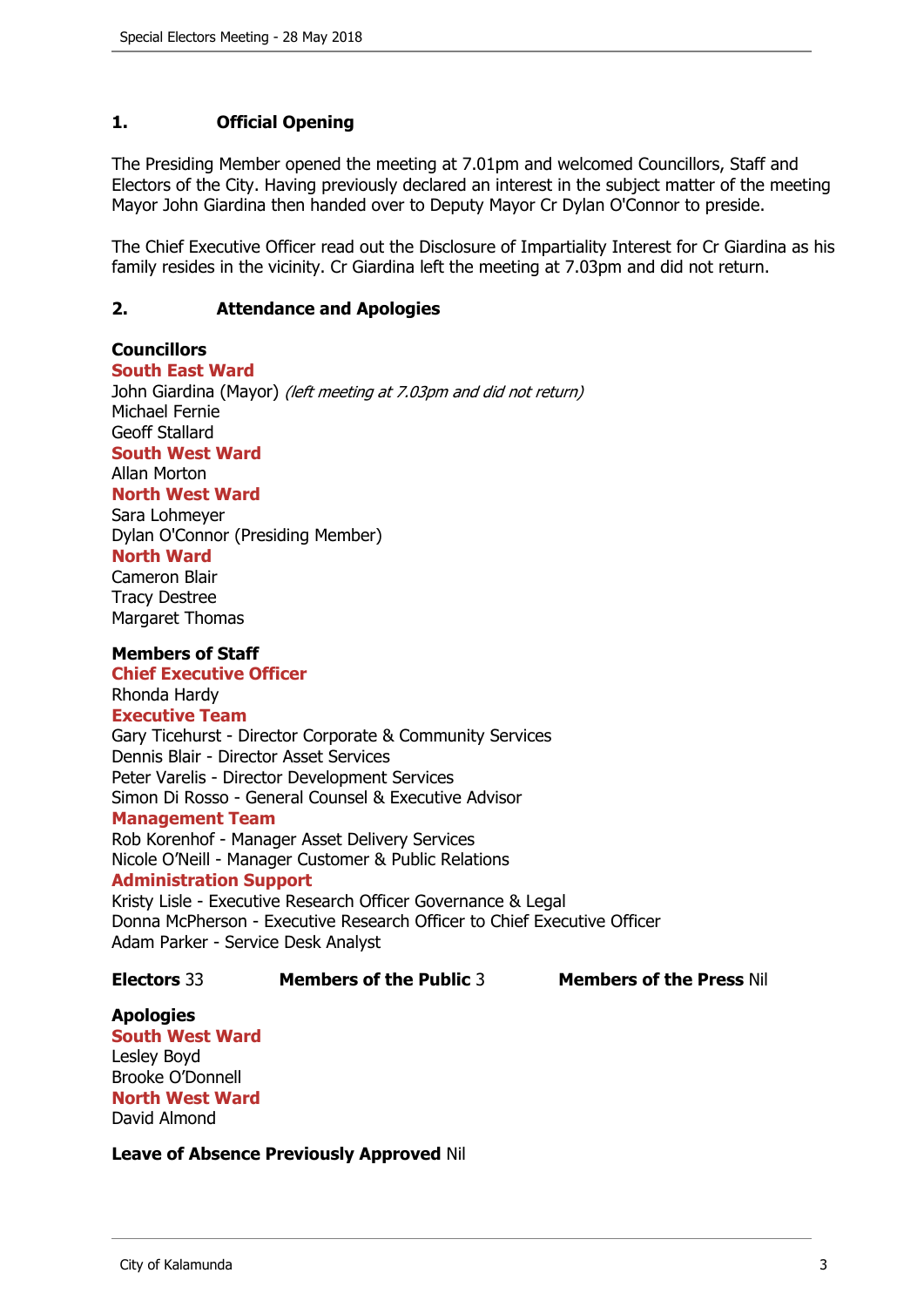#### <span id="page-3-0"></span>**3. Business of the Meeting**

- 3.1 The purpose of the meeting and order for business is
	- a) To discuss options for the preservation of the avenue of Lemon Scented Gums on Welshpool Road East, Wattle Grove.
	- b) To discuss the outcome of the Council's 17 April 2018 Special Council Meeting (**SCM**), particularly, the Council's decision on Item 8.1.1 in the SCM Agenda, *'Application to Amend Development Approval – Place of Worship – Lot 36 (831) Welshpool road East, Wattle Grove'* (**Item 8.1.1**) and any options that may be available to request Council amend this decision

The Presiding Member asked for questions and comments.

#### Ms Vanessa Mazza. 55 Goderich Street, East Perth.

- Q1. Have site workers been briefed as to the priority of full tree retention? If so, who briefed them and when and has the arborist spoken to the site workers who have already been on site and undertaken any work?
- A1. Manager Asset Delivery attended a start up meeting with the contractor, the developer's representative and some additional City staff on the Friday before the works started. The site was walked over and the trees were examined, discussions were held on how the work would be undertaken. At the conclusion of the meeting it was made clear that trees were to be protected in all instances, if there were any issues the contractor would need to make contact with the City's representative and the arborist and the City's Parks representative.
- Q2. The arborist getting involved, is that prior to damage or post damage?
- A2. Manager Asset Delivery was not aware of the damage until after the initial site meeting. The arborist was brought on to site by the contractor earlier this week and preexcavation works were undertaken and the arborist investigated the impact of the works on the roots of the trees. Not certain if the arborist was on site when the damage was done and a follow up report has been requested. Director Asset Services added when the test trenching was done, it was to go down a maximum of 350mm, that being the maximum depth of pavement that would be installed and there was a minor section of widening where the pavement was planned. This was to see if there were any roots within the first 350mm, the arborist confirmed that there were no roots in the excavation area, so there was no issue from the point of view of the arborist.
- Q3. At the last Special Council Meeting where the current proposal placing up to 14 trees potentially at risk was passed, officers were asked by Council about the outcome if the proposal was either deferred in order seek clarity and understand and mitigate the risk or was rejected. The City advised Councillors that the church had the right to proceed with the initial plan to remove 14 or more trees, and this was presented and understood as a risk. Beyond knowing the church simply had the right to proceed, did the City engage the church either in a conversation or in writing to understand the actual risk by asking what their intention was in case of deferral or rejection of the application. Was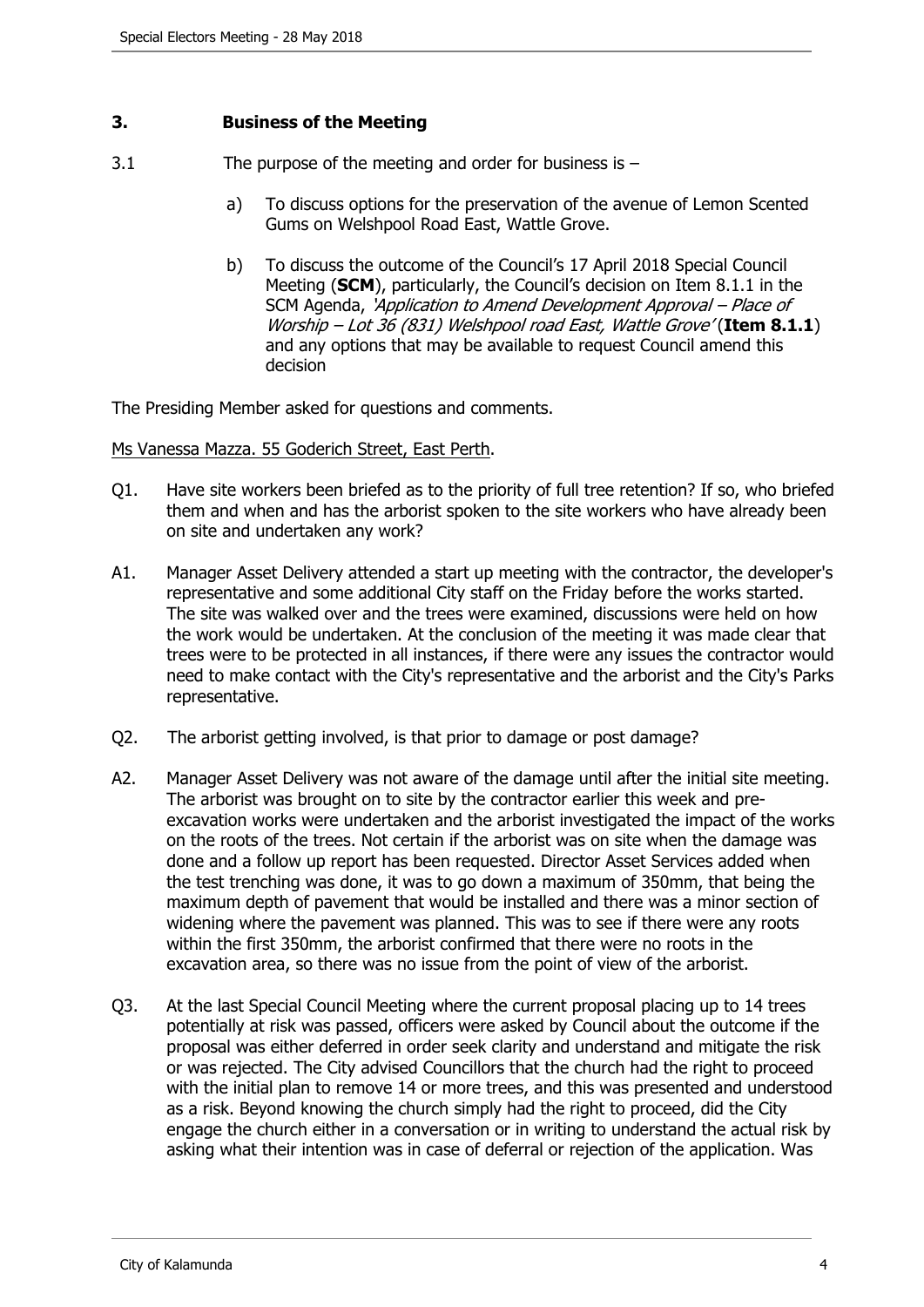the City's evaluation that the church could proceed based on any discussion with the church in an attempt to understand or qualify what they might in reality do?

- A3. The Chief Executive Officer confirmed the church was contacted and they advised they had signed contracts prior to the meeting and the contracts effected an action, therefore having acted on the resolutions of Council and enabling them to continue with their works.
- Q4. By saying they had signed contracts, I'm understanding that we're pointing to the legal right to proceed, but had they indicated a moral preposition they were going to proceed if this last decision was deferred to get a better understanding of the risk in order to mitigate it?
- A4. The Chief Executive Officer advised this wasn't discussed with them.
- Q5. Last year in concert with the National Trust, who also value the avenue, I asked in writing if a heritage study had been undertaken prior to the application being approved, furthermore, I asked if a heritage study had not been undertaken, why had it not been undertaken. Can the City please advise me why a heritage assessment was not undertaken prior to your initial plan to eradicate the avenue of lemon scented gums?
- A5. The Director Development Services confirmed the avenue of trees wasn't picked up in the City's most recent iteration of the Municipal Heritage of Inventory. However, since the development approval and this issue coming to rise, the Municipal Heritage of Inventory has been reviewed and the trees have been included, utilising information that you provided to the State Heritage Council and the City is also in the process of preparing a local planning policy declaring the avenue of trees as a heritage area and providing development controls to protect the trees from future development.

#### Mr Kim Sinclair. 36 Lewis Road, Wattle Grove

- Q1. I would like to reinforce that care is taken when machines are working on site. When are the works anticipated to be finished?
- A1. Manager Asset Delivery advised towards the end of June, dependant of weather.

#### Mr Laszlo Lenard. 39 Gloucester Road, Kalamunda

- Q1. Who is responsible to shoulder the costs of the relocation of the traffic barriers that were installed to prevent people from hitting the trees travelling on the road and furthermore, who is responsible for the costs of the new slip lanes?
- A1. The Director Development Services advised these are conditions of development approval and the costs are to entirely be borne by the applicant.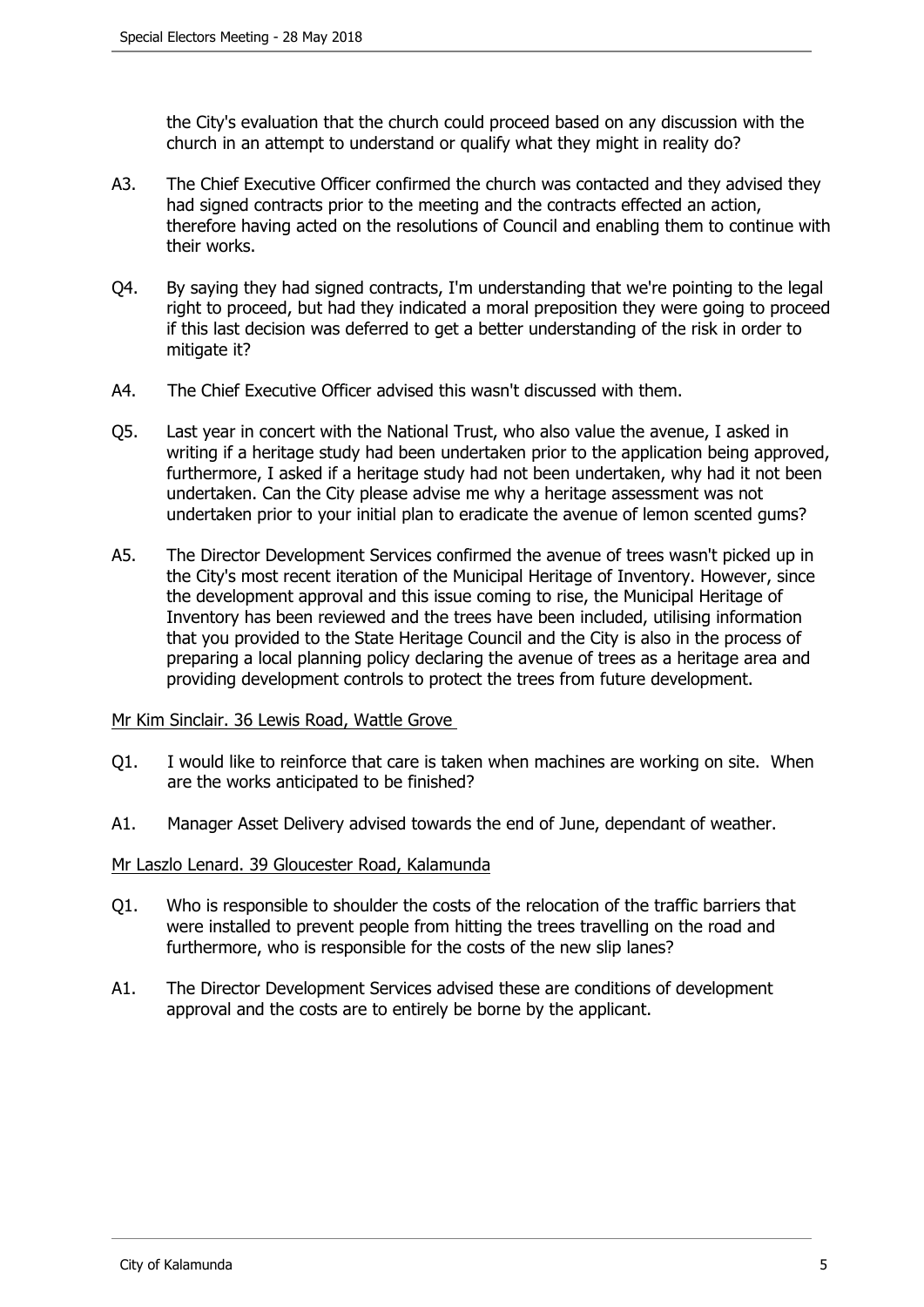As there were no further questions from the public the Presiding Member asked for Ms Mazza to provide and explain her motions.

#### MOTION 1 – RATIONALE PROVIDED BY VANESSA MAZZA

The renovation of the bus stop and installation of access footpaths and pouring of a new concrete pad is a cause for concern and threat to the trees. The bus stop does not seem to have been individually scrutinized to the same extent as the slip lane, instead being bundled together and dealt with as a single entity, when in fact they are different undertakings and require separate dedicated scrutiny. Given that the 282-bus servicing that stop does not run on a Sunday, that the bus stop has an extremely low event rate, and the bus stop in all probability will be used less and less if ongoing trends of decline in the use of public transport in Perth continues. How is the renovation justified given this could result in creating root zone disturbance to several of the trees resulting ultimately in their removal. A bus stop that is barely used is not more important than a valued land mark and community asset.

The Manager Asset Delivery advised the Public Transport Authority met on site and was insistent the bus stop be retained as it is part of their service delivery. Discussions were held about how best to accommodate the current standards and the outcome. It was determined the existing concrete slab will be removed with the new slab being at a slightly higher level and sloped towards the road to allow for drainage. It is not envisaged this will impact the root zone of the trees given it is in the same position. This was part of the reasoning for including the bus stop within the slip lane. The AusRoad Guidelines would normally require it to be added to the end of the slip lane, so this was a compromise City Officers made at the time to endeavour to protect the trees in general.

Following discussion between Ms Mazza, the City's Manager Asset Delivery and Council, Ms Mazza withdrew her motion pending a written response and no vote was taken.

| <b>Voting Requirements: Simple Majority</b> |                                                                                                                                                         |  |
|---------------------------------------------|---------------------------------------------------------------------------------------------------------------------------------------------------------|--|
| <b>MOTION 1</b>                             |                                                                                                                                                         |  |
| That:                                       |                                                                                                                                                         |  |
| 1.                                          | The renovation of the bus stop should be halted until that renovation is<br>evidentially proved to be essential and mandatory.                          |  |
| 2.                                          | If the renovation of the bus stop cannot be proved as essential and<br>mandatory that the bus stop remain in its current state and not be<br>renovated. |  |
| Moved:                                      | Vanessa Mazza                                                                                                                                           |  |
| Seconded:                                   | <b>Harry Mazza</b>                                                                                                                                      |  |
| Vote:                                       | <b>WITHDRAWN</b>                                                                                                                                        |  |
|                                             |                                                                                                                                                         |  |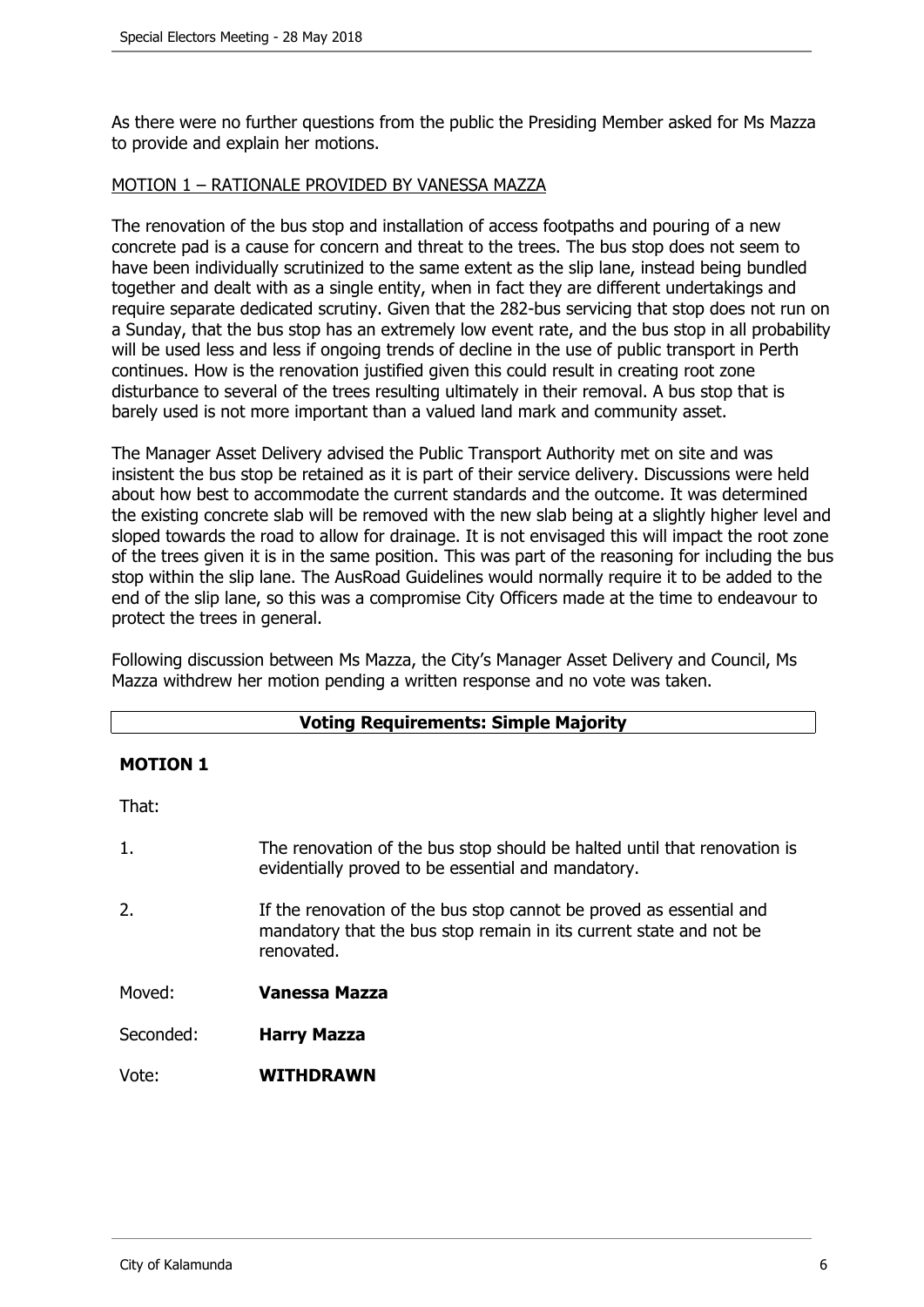#### MOTION 2 – RATIONALE PROVIDED BY VANESSA MAZZA

In spite of this evenings meeting, works have already begun on site, survey pegs nominating different zones, the new kerb edge, foot paths, drains etc have been set out, work on the median strip has begun in earnest and today the bobcat site workers were excavating around the trees. A lemon scented gum has been significantly damaged, which was discussed earlier, where a large amount of bark has been gouged out, resulting in a partial ring barking of the tree. I believe this damage was caused as a result of site works. This is extremely concerning and does not seem to indicate a careful preservation approach has been taken. It is apparent that an arborist was not on site when this occurred.

General Counsel explained to the gallery of the slight changes to ensure the motion fits within the protocols. These changes are shown below. Discussion ensued, and Ms Mazza accepted the changes.

#### **Voting Requirements: Simple Majority**

#### **MOTION 2**

#### **That:**

| Immediate action to protect the trees from further damage be taken |
|--------------------------------------------------------------------|
| which shall include:                                               |
|                                                                    |

- a) All those entering the site **for construction purposes**, in any capacity need to be fully briefed (by the arborist and the City) as to the sensitive nature of site and goal of preservation of each and every Lemon Scented Gum.
- b) The arborist is to be called immediately to assess and report on the damage and that this damage and any and all damage is to be logged **recorded** and made a matter of public record.
- c) The arborist is to prepare **assess** the site **in advance** and dictate tree sparing protocols – be they guidelines, tree guards etc.
- d) That any measures undertaken are recorded and are made public as a matter of public record.

Moved: **Vanessa Mazza**

Seconded: **Harry Mazza**

Vote: **CARRIED (41/0)**